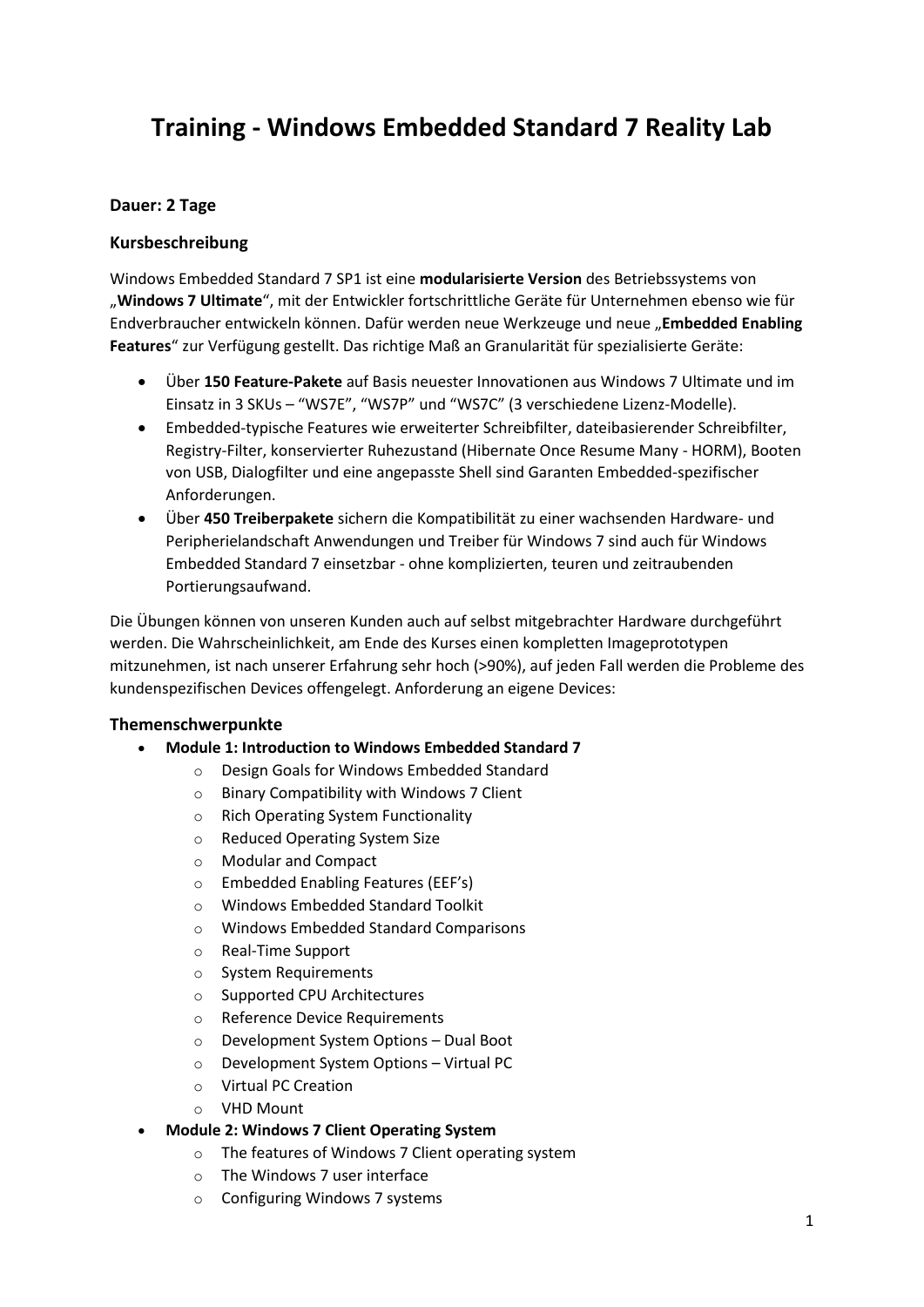- o Key differences with Windows XP Client
- o Security and permissions
- o Shortcuts
- o Common tasks

#### **Module 3: Image Development**

- o Application Development Process Overview
- o Windows Embedded Standard Concepts
- o Embedded Core (eCore)
- o Feature Sets and Packages
- o Distribution Shares Introduction
- o Driver and Language Packages
- o Image Creation Overview
- o Interactive Image Creation
- o Adding Additional Applications and Drivers
- o Resolving Configuration Dependencies
- o Creating an Image using Templates
- o Interactive Build Wizard Lab
- o Advanced Build Options in IBW
- o Advanced Image Creation
- o Image Configuration Editor User Interface
- o IBW ICE Comparison
- o Windows PE Introduction
- o Target Analyzer Probe Introduction
- o Developing Windows Embedded Standard Systems
- o Embedded Development Model
- o Image Licensing
- o Activation
- o Device Servicing Introduction
- o Task Comparison

#### **Module 4: Image Configuration Editor**

- o Advanced Image Creation
- o ICE Features
- o Understanding ICE
- o ICE Distribution Shares
- o ICE Answer Files
- o ICE Installation Configuration Phases (continued)
- o ICE User Interface
- o Distribution Shares and Answer File
- o Import PMQ
- o Driver Mappings
- o Adding Packages
- o Checking Dependencies
- o Resolving Dependencies
- o Configuration Sets
- o Registry Key Search
- o Context Sensitive Help Integration
- o Application Templates Introduction